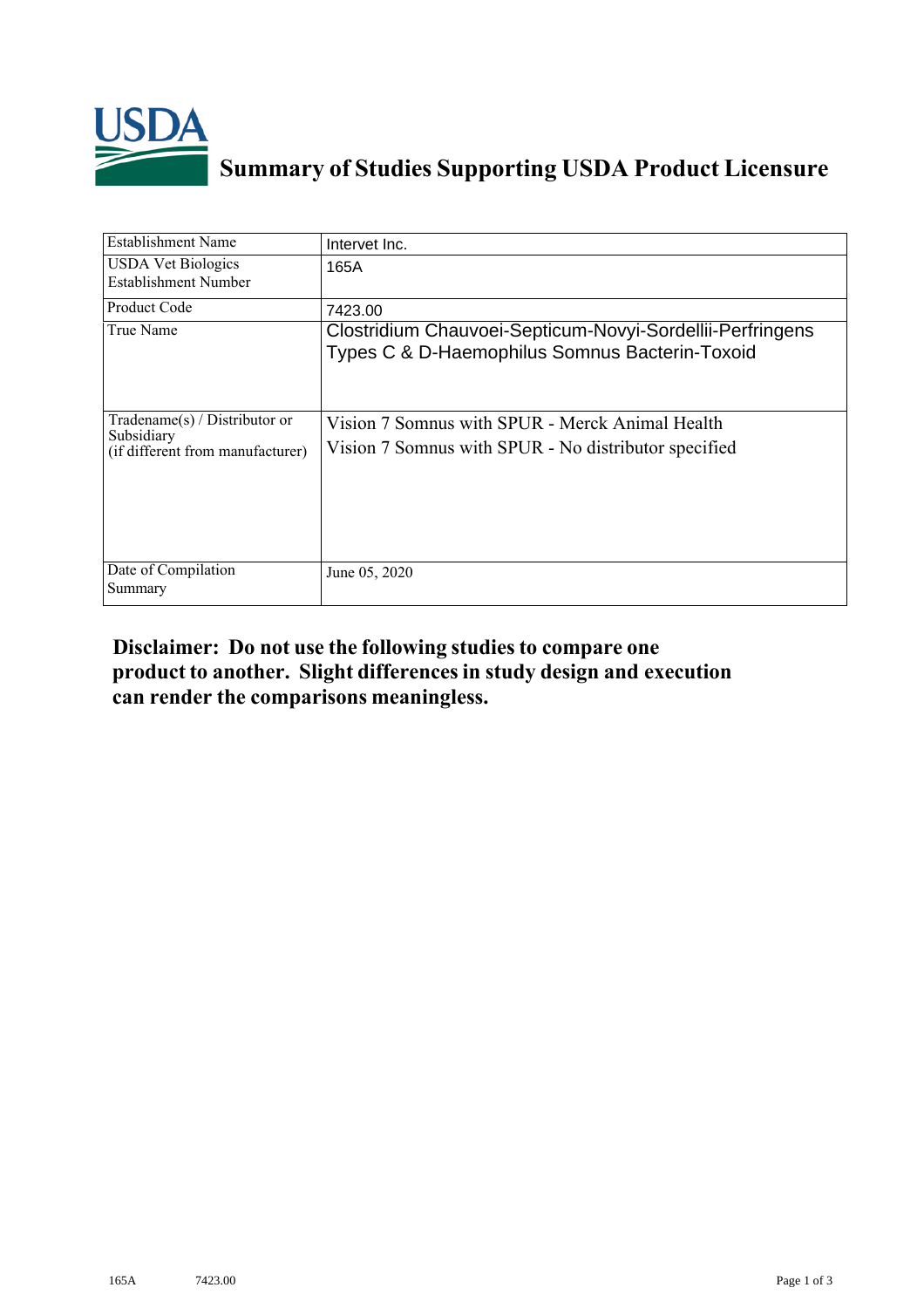| <b>Study Type</b>              | Efficacy                                                                                                                                                                                      |
|--------------------------------|-----------------------------------------------------------------------------------------------------------------------------------------------------------------------------------------------|
|                                | Clostridium chauvoei, C. septicum, C. novyi, C. sordellii, C.                                                                                                                                 |
| <b>Pertaining to</b>           |                                                                                                                                                                                               |
|                                | perfringens Type $C$ & D and Haemophilus Somnus                                                                                                                                               |
| <b>Study Purpose</b>           | Effectiveness against disease caused by Clostridium chauvoei, C.                                                                                                                              |
|                                | septicum, C. novyi, C. sordellii, C. perfringens Type C & D and H.                                                                                                                            |
|                                | <b>Somnus</b>                                                                                                                                                                                 |
| <b>Product Administration</b>  | Subcutaneous                                                                                                                                                                                  |
| <b>Study Animals</b>           | Bovine                                                                                                                                                                                        |
| <b>Challenge Description</b>   |                                                                                                                                                                                               |
| <b>Interval observed after</b> |                                                                                                                                                                                               |
| challenge                      |                                                                                                                                                                                               |
| <b>Results</b>                 | Study data were evaluated by USDA-APHIS prior to product<br>licensure and met regulatory standards for acceptance at the time<br>of submission. Study data, however, are no longer available. |